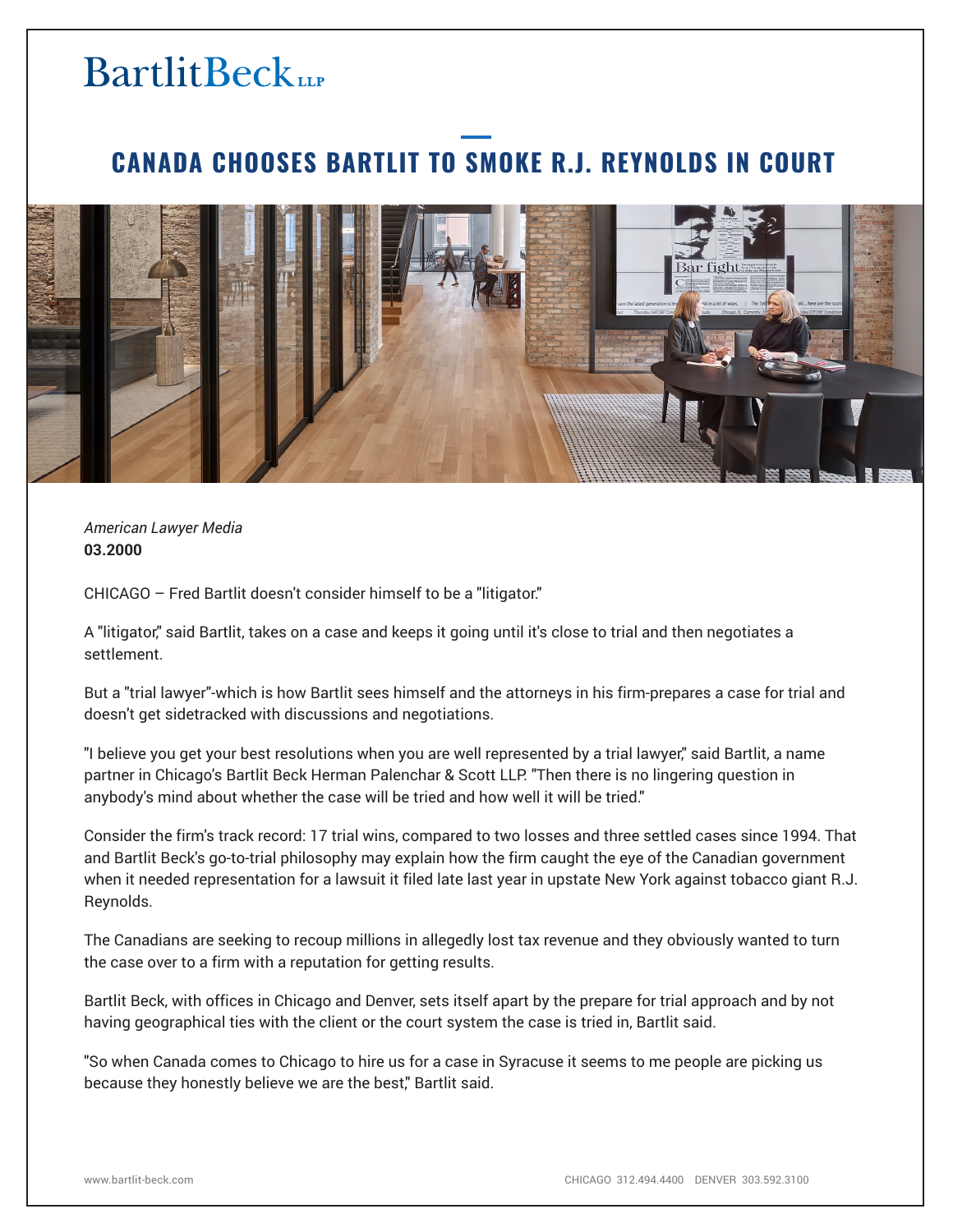## **BartlitBeck**

CANADA CHOOSES BARTLIT TO SMOKE R.J. REYNOLDS IN COURT

Canadian Department of Justice Assistant Deputy Attorney General Ian MacGregor said Bartlit was hired because his firm can "get the job done."

"Their team approach, the sharing of information with us, left a very favorable impression," MacGregor added. "Obviously this is complex litigation and we need highly skilled lawyers."

Bartlit, Beck is considered to be one of the top civil litigation law firms in the country. In 1999, the National Law Journal named Bartlit and partner Philip Beck among the Top 10 litigators in Illinois. The NLJ in 1997 named Bartlit among the 100 most influential lawyers in the country, and named two cases handled by the firm-a lead poisoning verdict from 1994, and a tainted blood verdict from 1997— as two of the most notable in those respective years.

Whether the firm's reputation that attracted the Canadian government will play into the Reynolds defense is unknown, although Bartlit said, "I'm sure they know we've tried a lot of cases. They know we will not cave in on the courthouse steps."

The issues in the case intrigued Bartlit: R.J. Reynolds allegedly created the smuggling operation in 1992 to get around a Canadian tax increase on cigarettes meant to reduce the number of teenagers who smoke.

"The idea that a U.S.-run company would intentionally try to get around the policy of another government designed to save the lives of teenagers from cancer...that's thwarting another country's national health policy," Bartlit said.

Named as defendants in the lawsuit are R.J. Reynolds Holdings, Inc., R.J. Reynolds Tobacco Co., R.J. Reynolds Tobacco International, Inc., RJR-MacDonald, Inc., R.J. Reynolds Tobacco Co., PR, Northern Brands International and Canadian Tobacco Manufacturers Council.

The 118-page complaint filed in December in U.S. District Court in Syracuse reads like a narrative of a fictional legal thriller: high-ranking company officials working with locals in upstate New York, including a former state trooper and a GOP chairman from Niagara Falls, to smuggle thousands of cigarettes through the St. Regis/ Akwesane Reservation that straddles the border between the U.S. and Canada.

Key to the operation, according to the complaint, was Northern Brands International, a subsidiary of RJR, which sold cigarettes to nine black market distributors who, in turn, sold to wholesalers at the reservation. The Attorney General of Canada vs. R.J. Reynolds Tobacco Holdings, Inc., et al. No. 99-CV-2194.

"(NBI) was set up to hide the smuggling. It was basically two offices with two employees down there (in Winston-Salem, N.C.)," Bartlit said. "The shell company had more profits in one year, we are told, than Ford Motor of Canada."

In a prepared statement, R.J. Reynolds Tobacco Co. said that its employees were not "involved in the day-to-day business operations of any international operations, including Canada."